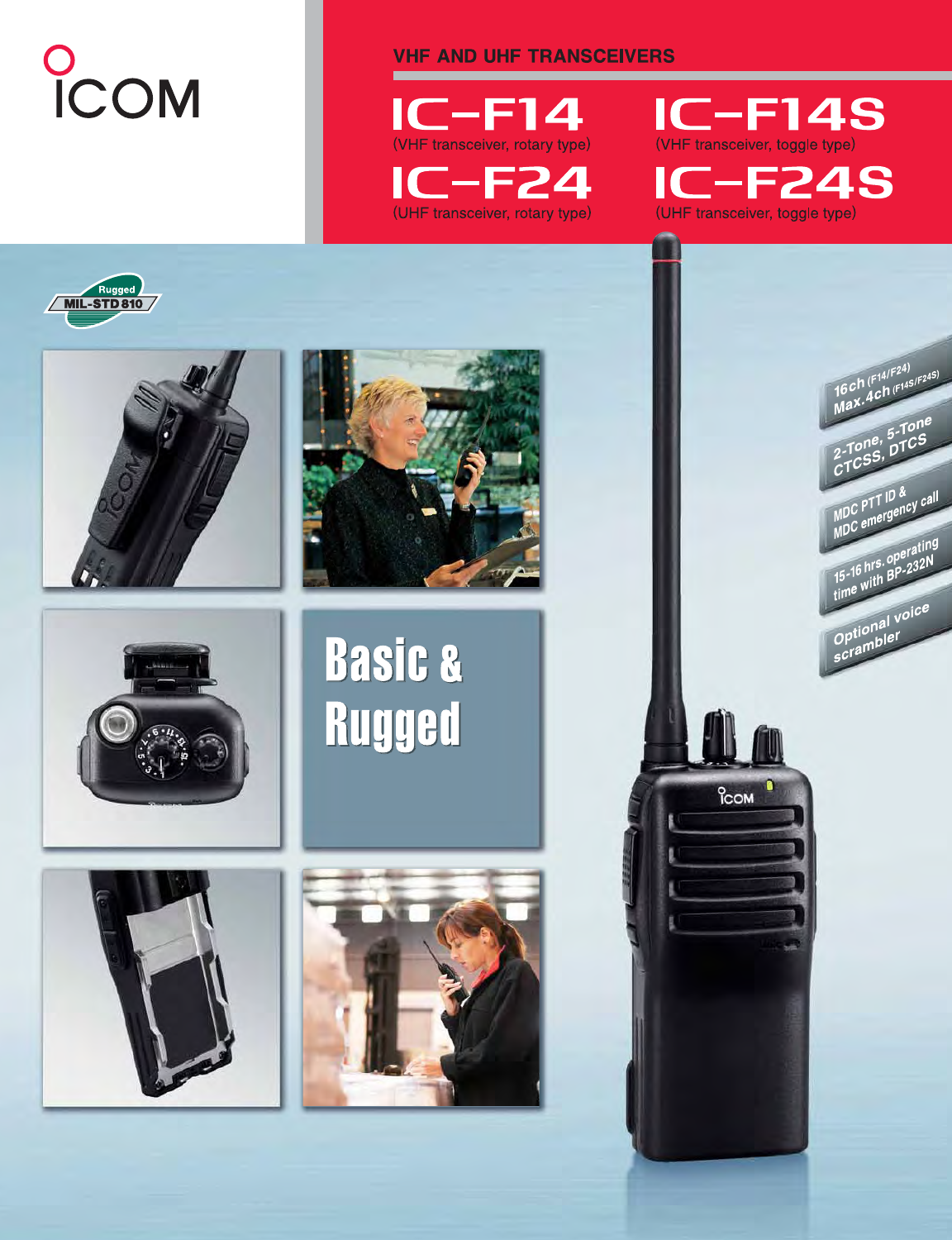# Built to last, built to work!

**UHF TRANSCEIVERS** 



IC-F14 IC-F24<br>IC-F14S IC-F24S

**VHF TRANSCEIVERS** 

*The IC-F14/S series shows Icom'* sign. Simple operation for everyo. for your daily business. Its very d *shock and vibration. The dual rai battery pack to the radio. Wide r battery pack, loud and clear aud* **unit connector combined with Ic** *the IC-F14/S series will easily exc*



**Tough and reliable construction**

The IC-F14/S series is built around an aluminum die-cast chassis and covered with tough polycarbonate casing. This radio is built to last. Its dual slide rail securely locks the battery to the radio. The battery terminal is covered with a non-corrosive rubber packing. The belt clip is clamped between the radio and the battery, making it nearly impossible to knock loose.

# **Simple operation**

Having only 3 buttons, volume and channel knobs, the IC-F14/S series does not require special training to use. Positive button action for sure operation even when wearing gloves, allows you to get down to the business of communicating without fuss.

# **Wide frequency coverage**

The IC-F14/S series covers a wide frequency range with one version (136–174, 400–470, 450–512 (520) MHz). Wide and narrow channel spacing (25, 12.5kHz) is programmable per channel.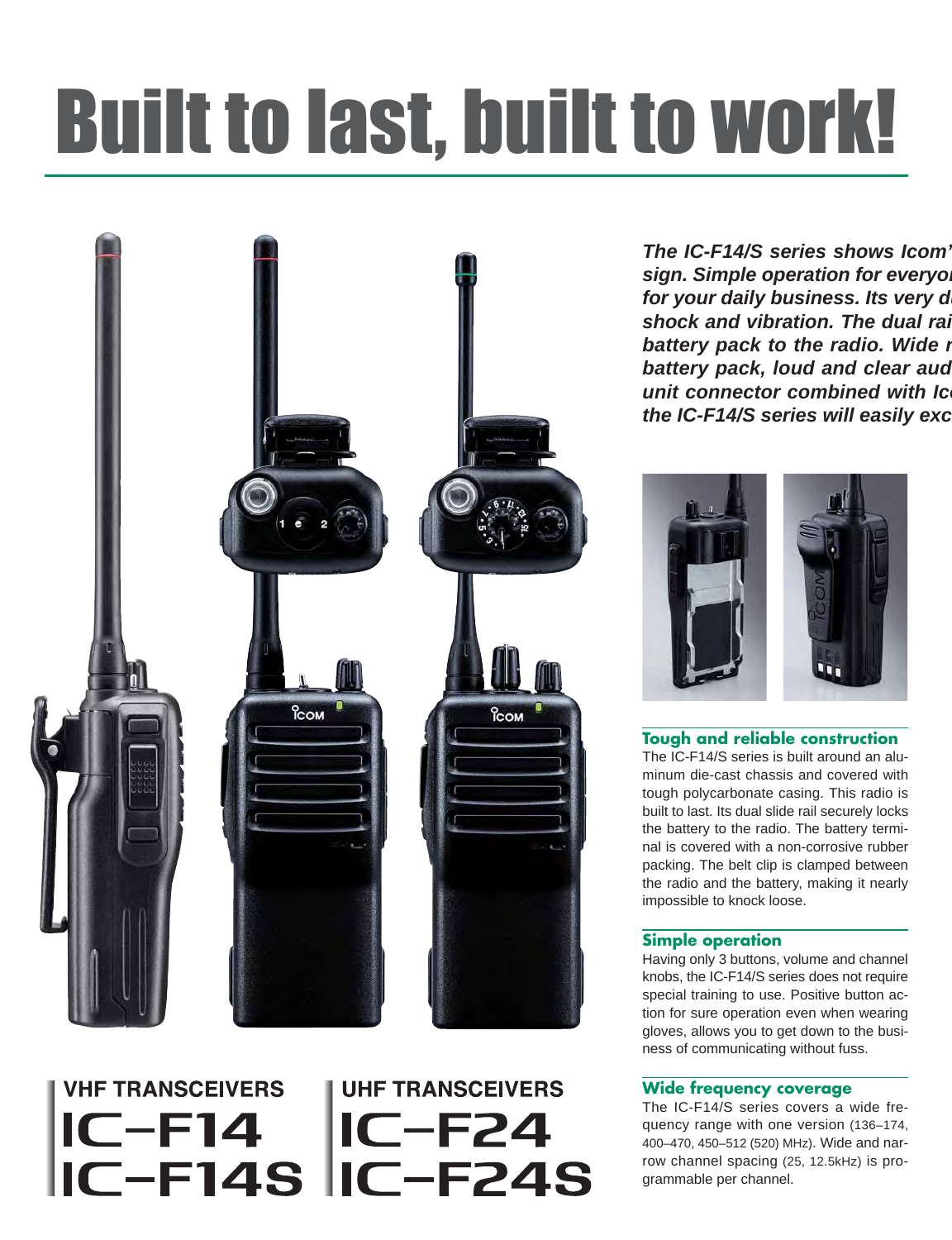

*'s new direction in LMR radio dene but a powerful and reliable tool urable construction is resistant to il guide design securely locks the range frequency coverage, Li-Ion dio, built-in signalings and option om grade electrical performance, ceed your expectations.*

# **Lithium-Ion battery standard**

The IC-F14/S series comes with a high capacity 2000mAh Li-Ion battery pack, BP-232N, as standard. Li-Ion batteries have virtually no memory issues and allows you flexible charging.

# **Optional board**

The IC-F14/S series has an expansion socket for adding an optional board. Voice scrambler, man down and DTMF decoder features are available, depending on the installed board.

# **Most popular signalings built-in**

Use the built-in 2-Tone, 5-Tone, CTCSS and DTCS capabilities as standard to set up your own talk groups and quiet stand-by when others are talking.

# **Multiple 2-Tone, Multiple 5-Tone**

Up to 10 2-Tone/8 5-Tone codes can be decoded on a channel. When a matched tone is received, the following items are programmable for each code.

- Beep sound Answer back Stun
- LED blink Scan

# **Other features**

- MDC PTT ID and MDC emergency call functions are available (Transmit only)
- LED low battery alert
- TOT function and lock out penalty timer
- 2 step power saver
- Normal and priority scan
- 500mW loud and clear audio
- Optional VOX headset
- PC programming capability

# **OPTIONS**

**BATTERY PACKS AND CASE <b>Battery | Battery | Type and** | Operating time<sup>\*</sup> | Output power

Some options may not be available in some countries. Please ask your dealer for details.

| BAI IERY PACKS AND CASE |           |  |  |  |
|-------------------------|-----------|--|--|--|
| <b>A BP-230N</b>        | ▲ BP-232N |  |  |  |
| <b>REGULAR CHARGER</b>  |           |  |  |  |

**BC-171** DESKTOP CHARGER + **BC-147** AC ADAPTER

▲ **BC-147**

prox.).

Charges the BP-232N in 10 hours (ap-

▲ **BC-171**

# ▲ **BP-230N** ▲ **BP-232N** ▲ **BP-240**

**Packs packs packs capacity** (VHF/UHF) (VHF/UHF)  $\mathsf{BP}\text{-}230\mathsf{N}$   $\begin{array}{|c|c|c|c|c|c|}\n\hline\n\mathsf{Z} & \mathsf{I-Ion} & \mathsf{Z} & \mathsf{Z} & \mathsf{Z} \\
\hline\n\mathsf{Z} & \mathsf{Z} & \mathsf{Z} & \mathsf{Z} \\
\hline\n\mathsf{Z} & \mathsf{Z} & \mathsf{Z} & \mathsf{Z} \\
\hline\n\mathsf{Z} & \mathsf{Z} & \mathsf{Z} & \mathsf{Z} \\
\hline\n\mathsf{Z} & \mathsf{Z} & \mathsf{Z} & \mathsf{Z} \\
\hline\n\mathsf{Z}$ BP-232N Li-Ion 16/15 hours 5W/4W BP-240  $\begin{array}{|c|c|c|c|}\n\end{array}$  AAA (LR03)  $\begin{array}{|c|c|c|}\n\end{array}$  - 1W

Operating time is approximate time (at 20°C). Tx: Rx: standby=5:5:90. Power save on.

# **RAPID CHARGER**



**BC-160** DESKTOP CHARGER + **BC-145** AC ADAPTER Charges the BP-232N in 3 hours (approx.). **BC-119N** + **AD-106** + **BC-145** is also available. : Charges the BP-232N in 3 hours (approx.).



**CP-17L** CIGARETTE LIGHTER CABLE, **OPC-515L** DC POWER CABLE For use with the BC-160 or BC-119N. (12–16V DC required). ▲ **CP-17L** ▲ **OPC-515L**

**BELT CLIPS AND LEATHER BELT HANGERS**



**BC-121N** MULTI-CHARGER + **AD-106** CHARGER ADAPTER

+ **BC-157** AC ADAPTER (Six AD-106s are required) Charges up to 6 battery packs in 3 hours (approx.) when BP-232N is attached. **OPC-656** DC POWER CABLE : For use with the BC-121N. (12–20V DC required).

**MB-93** : Swivel type belt clip. **MB-94** : Alligator type. Same as supplied. **MB-96N** : Swivel type belt hanger. **MB-96F** : Fixed type belt hanger.

▲ **MB-93**



**HS-94** : Earhook headset with flexible boom microphone. **HS-95** : Behind-the-head headset with flexible boom microphone.

- **HS-97** : Throat microphone fits around your neck and picks up speech vibration. **VS-1L** : PTT/VOX unit. Required when using these headsets with the transceiver.
	-



- **UT-108** : Provides DTMF, Selective call and ANI capabilities.
- **UT-109** : Up to 32 scrambling codes are available. Version 01 is required.
- **UT-110** : Up to 1020 scrambling codes are available. Version 01 is required. **UT-124** : Automatically sends an emergency signal when the transceiver is left in a horizon
	- tal position for a preset time.



**HM-153L** : Durable earphone-microphone with revolving clip.

- **HM-158L** : Compact and durable body with plug screw connector. **HM-159L** : Full size durable speaker microphone.
- **HM-166L** : Light-weight earphone microphone with revolving clip. **SP-13** : EARPHONE Provides clear audio in noisy environments.
	- -
		- **FA-SC56VS** : 150–162MHz **FA-SC57VS** : 160–174MHz
		- **FA-SC73US** : 450–490MHz

## **CUT ANTENNAS**

• **FA-SC61VC** : 136–174MHz • **FA-SC61UC** : 380–520MHz Cut the antenna element to tune to a specific center frequency.

### **ANTENNAS**

- **FA-SC25V** : 136–150MHz **FA-SC55V** : 150–174MHz
- 
- **FA-SC25U** : 400–430MHz • **FA-SC57U** : 430–470MHz
- **FA-SC72U** : 470–520MHz